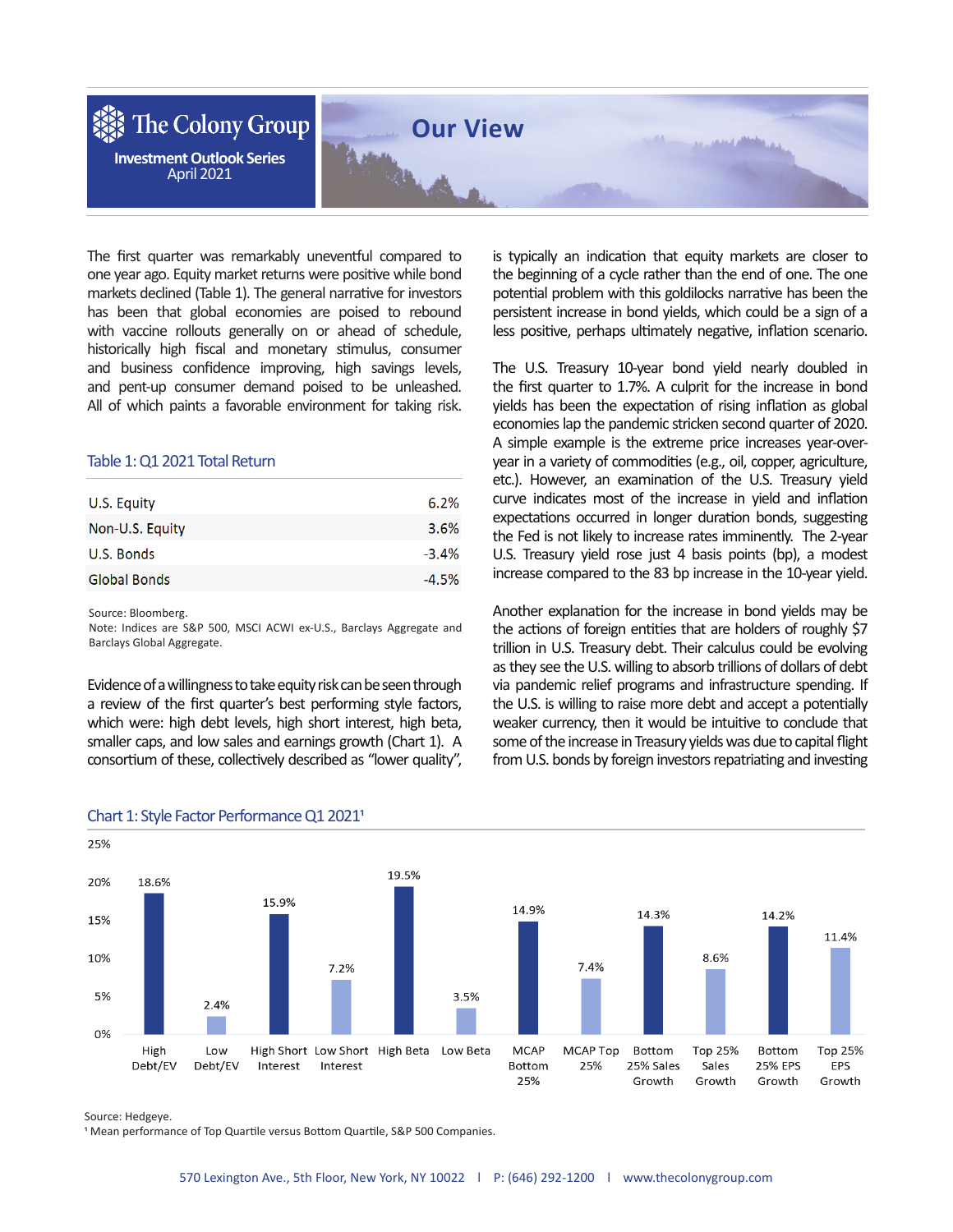their capital where real yields are higher, and the currency is preferable. For equity investors this is a more benign reason for yield increases, even if it does nothing to placate bond holders.

In our opinion, the changing environment requires investors to re-examine portfolio construction. Historic affinity to a simple ratio of stocks and bonds (e.g., 70/30 or 60/40) is likely to be less successful going forward than it has been since the early 1980s when interest rates and bond yields peaked (Chart 2), creating a 40-year tail wind for increasing bond prices and lower yields, as well as expanding equity valuation multiples. More granularly, the investments that worked best in 2020 are likely to be joined by a new list of leaders in 2021.

## Portfolio Construction:

Equities. For long duration assets we favor equities over fixed income, with the U.S. and Asia remaining our preferred geographies. We are not making the argument that equities are statistically cheap, U.S. equities are valued at 23.5x 2021 expected earnings.<sup>2</sup> However, we would argue that we are at the beginning of a global economic rebound, where job growth will improve, and savings rates and pent-up demand are high, particularly for services. This should lead to an environment of strong earnings growth versus last year. Equity investors also receive a dividend that is comparable to bond yields, making the combination of equity yield plus earnings growth more attractive than bonds, which still have negative real yields.

Equities typically perform well in the early stages of an inflationary cycle because the primary driver is increasing demand due to improving growth. A more ominous sign would

be excessive wage growth due to a shortage of labor. However, with unemployment levels still relatively high, it is unlikely that labor currently has the upper hand to demand meaningfully higher wages. The catalysts for us to revise our view will be determined by the magnitude and duration of inflationary pressures, and/or when the outlook for growth, policy accommodation, and corporate taxes become less supportive.

*Fixed Income.* Government and investment grade corporate bonds offer an uncompelling opportunity, with yields at the bottom of the lowest decile of attractiveness. Corporate yield spreads are also unattractive. The combination of low yields and low spreads provides a poor risk/reward opportunity. One fear going forward is if interest rates rise bonds and equities could both decline in value, impairing the diversifying benefit of bonds in portfolio construction which has existed for much of the last 40 years.

Alternative Fixed Income. One exception to the lack of attractive yield-oriented opportunities can be found with a subset of loan portfolios, specifically ones that offer the combination of substantially higher yields, covenant and collateral protection, and that are closely monitored by an experienced investment manager. The key is choosing a manager with appropriate oversight and terms.

*Cash.* In the current environment cash is an asset, with zero duration it is not subject to the price risk of rising interest rates, and it is a source of immediate liquidity, ready to be used by the patient investor to reinvest with

<sup>2</sup> Source: Bloomberg. S&P 500 earnings expectation is \$174 as of 4/7/21.



#### Chart 2: U.S. Treasury 10-Year Bond Yield

Source: Bloomberg.

Note: Gray shaded areas indicate U.S. economic recession periods. Source: NBER.